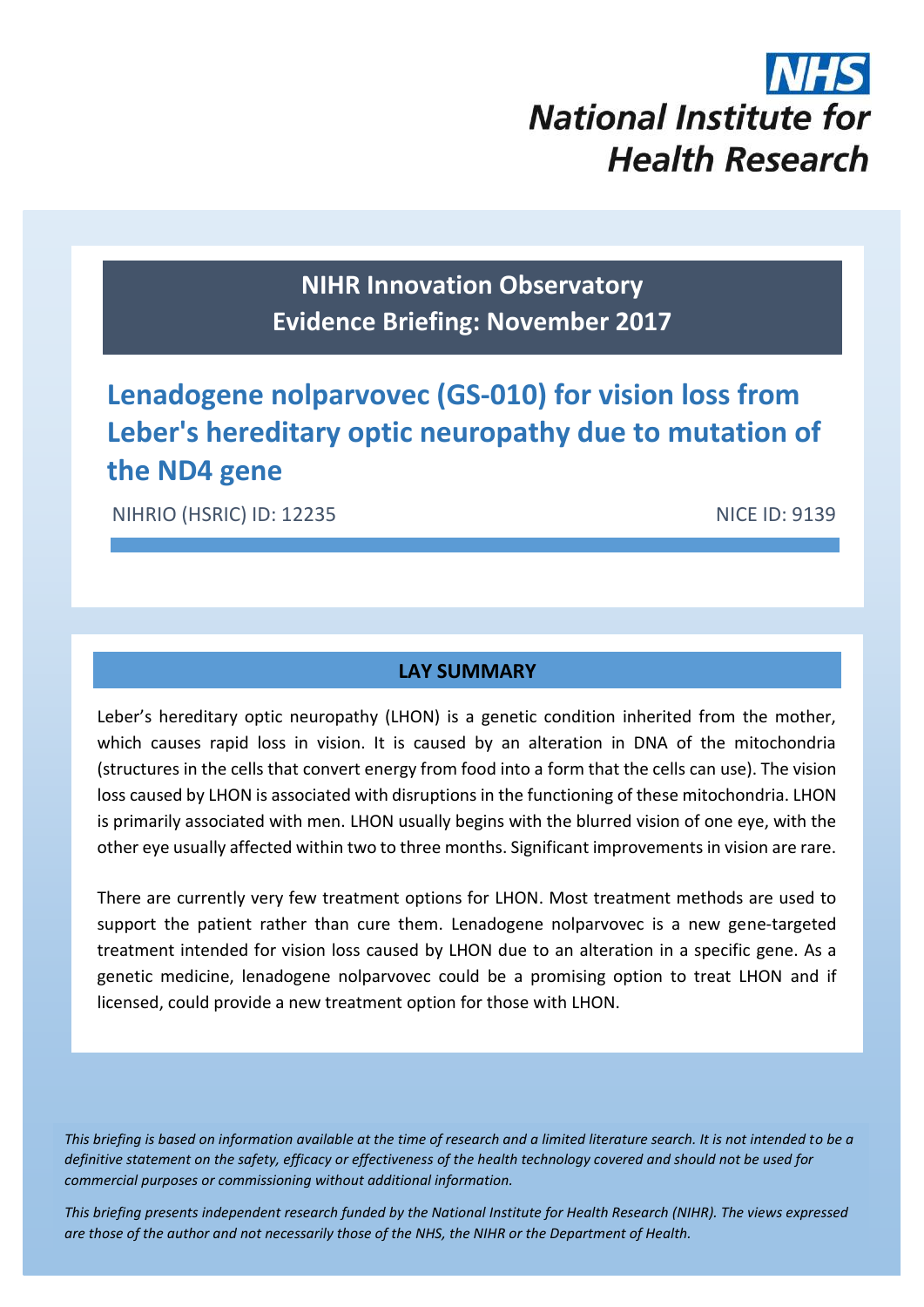# **TARGET GROUP**

Vision loss in Leber's hereditary optic neuropathy (due to mutation of the ND4 gene) in adults.

# **TECHNOLOGY**

## **DESCRIPTION**

Lenadogene nolparvovec (GS-010) is a gene therapy currently in development for the treatment of Leber's hereditary optic neuropathy (LHON) due to mutation of the ND4 gene. Lenadogene nolparvovec is a recombinant AAV vector serotype 2 containing the human wild-type mitochondrial ND4 gene (rAAV2-ND4 vector). It is based on a mitochondrial targeting sequence technology platform that enables efficient expression of a mitochondrial gene by nuclear deoxyribonucleic acid and delivery of messenger ribonucleic acid to polysomes located at the mitochondrial surface.<sup>1</sup>

Lenadogene nolparvovec delivers the nicotinamide adenine dinucleotide dehydrogenase subunit 4 (ND4) gene directly to the mitochondrial membrane of the retinal ganglion cells. Retinal ganglion cells (RGC) communicate visual information to the brain through fibres forming the optic nerve. Mutation in the mitochondrial complex of the RGC induce a decrease in ATP synthesis while increasing oxidative stress. Lenadogene nolparvovec shows allotropic expression and proteins involved in the respiratory chain can be directly integrated in the mitochondrial membrane during the translation process, thus checking the progression of disease.<sup>1</sup>

Lenadogene nolparvovec is currently in phase III clinical trial development for the treatment of LHON due to the mutation of the G11778A ND4 gene. $2,3$  It is administered as an intravitreal injection containing 9E10 viral genomes in 90μL balanced salt solution (BSS) plus 0.001% Pluronic F68® in a randomly selected eye.

Lenadogene nolparvovec does not currently have Marketing Authorisation in the EU for any indication.

# **INNOVATION and/or ADVANTAGES**

As there is only one marketed treatment option in Europe available for LHON, lenadogene nolparvovec will offer an additional treatment option to address a significant unmet medical need. Furthermore as a gene therapy, lenadogene nolparvovec could be considered an appealing option as the RGC layer in the retina is accessed easier. <sup>4</sup>

#### **DEVELOPER**

GenSight Biologics SA

# **AVAILABILITY, LAUNCH or MARKETING**

Lenadogene nolparvovec was designated Orphan Drug Status for Leber's hereditary optics neuropathy in the EU in 2011 and in the USA in 2013. $1$ 

The company's regulatory submission and marketing plans were not available at the time of writing this briefing.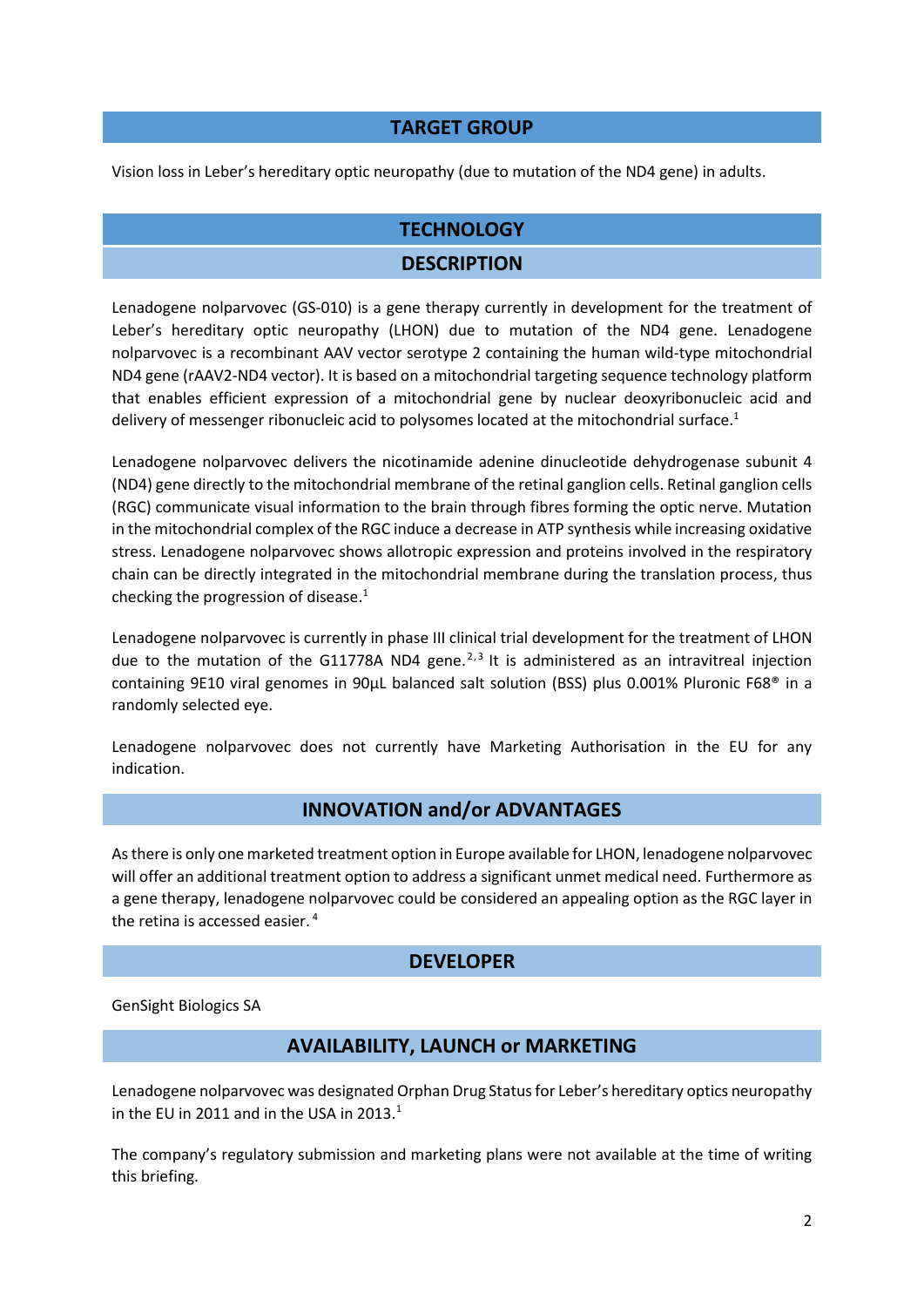# **PATIENT GROUP**

#### **BACKGROUND**

LHON is a maternally inherited genetic disorder that results in the rapid loss of bilateral central vision.<sup>4,5</sup> It is caused by mutations in the mitochondrial DNA (mtDNA) with most occurring at nucleotide positions 11778, 3460 or 14484.<sup>6</sup> The most common genetic mutation is the 11778 mutation which accounts for approximately 50% of all LHON reported cases.<sup>7</sup> Whilst patients inherit the mutated gene from their affected mother not all are affected by the disease.<sup>8</sup> Other genetic and epigenetic factors are thought to have an effect on the development of the disease.<sup>7</sup> However, the primary symptom, vision loss, is caused by the degeneration of the retinal ganglion cells (RGC), which are highly sensitive to dysfunctions in the mitochondria.<sup>4</sup> Although this condition usually begins in adolescence and early adulthood, rare cases may appear either in early childhood or late adulthood.<sup>5</sup> LHON vision loss primarily affects men aged 15 to 25 years; women tend to be affected later in life when oestrogen levels fall.<sup>7</sup>

In general, LHON initially presents with blurred vision in one eye while, on average, the second eye is affected two to three months later. Significant improvements in visual acuity are rare and most patients become legally blind with visual acuity values at ≤20/200 within a few months. Additionally, visual field testing illustrates that an enlarged dense central or centrocecal scotoma is present in many cases.<sup>4,9</sup> Visual recovery rates associated with the 11788 genetic mutation vary between 4%-25%.<sup>9</sup> Certain neurological abnormalities (such as postural tremor) and movement disorders (such as dystonia) are reported frequently in patients with LHON, indicating a susceptibility caused by mitochondrial dysfunction. 10,11 These abnormalities, when in conjunction with LHON, comprise a condition referred to as "Leber plus disease."<sup>6</sup>

# **CLINICAL NEED and BURDEN OF DISEASE**

For the North East of England, the minimum prevalence rate of 1 in 5000 was reported for those with mutations in mtDNA, similar to the type seen in LHON patients. <sup>12</sup> However, global prevalence estimates are largely variable (1 in 15,000-50,000).<sup>6</sup>

The prognosis for LHON is far more favourable for younger patients.<sup>6</sup> Additionally a better prognosis is associated with those who develop a subacute time course of vision loss, in those who develop LHON before the age of 20 years, and those with a larger optic disc.<sup>5</sup>

In 2016, there were 49 admissions for optic atrophy (ICD-10 H47.2) in England, resulting in 47 bed days, 50 finished consultant episodes and 39 day cases.<sup>13</sup>

# **PATIENT PATHWAY RELEVANT GUIDANCE NICE GUIDANCE**

NICE evidence summary. Mitochondrial disorders in children: Co-enzyme Q10 (ES11). March 2017

#### **NHS ENGLAND and POLICY GUIDANCE**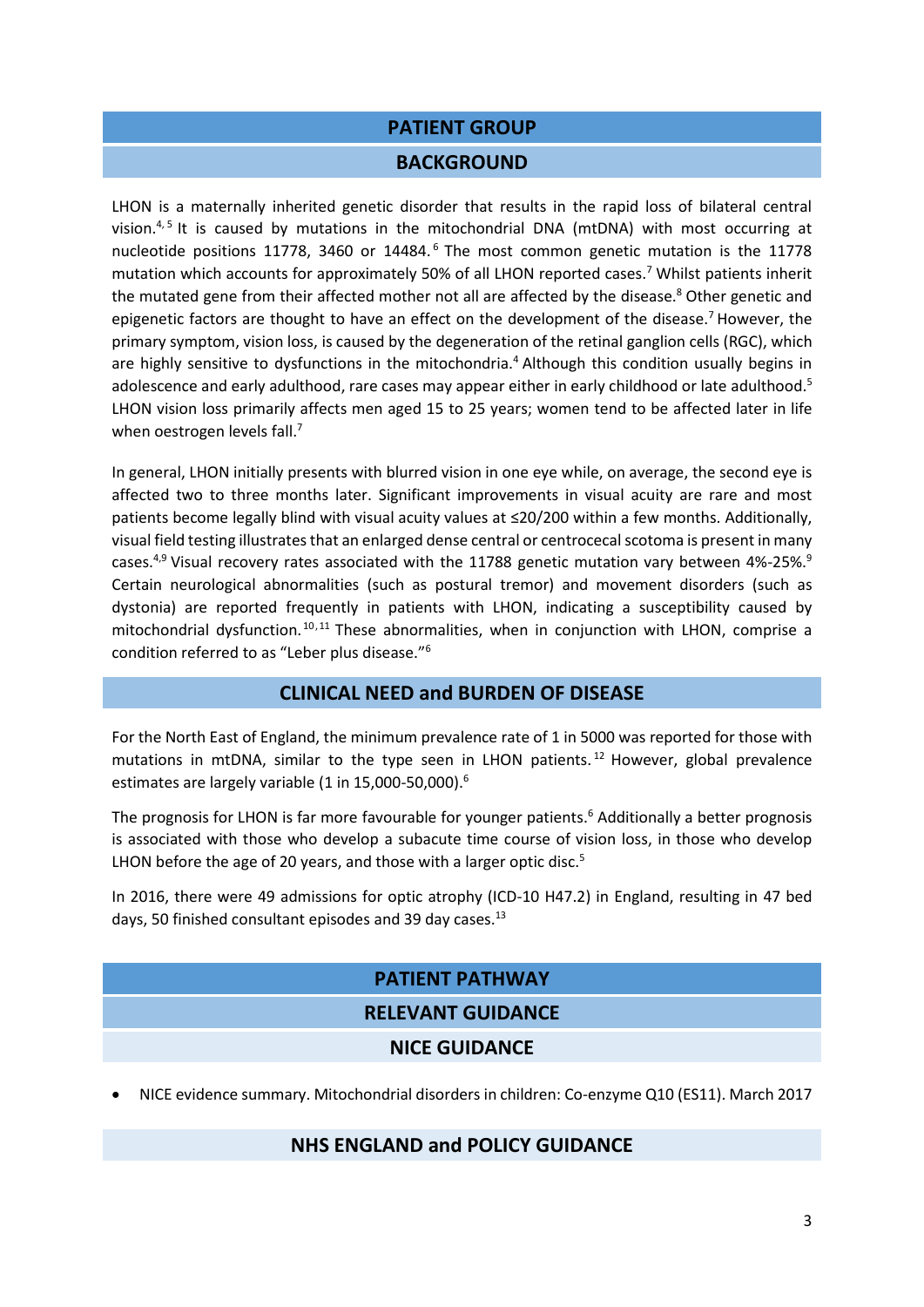None identified.

# **OTHER GUIDANCE**

Newcastle Mitochondrial Disease Guidelines (2012). *Ocular Involvement in Adult Mitochondrial Disease: Screening and Initial Management.* Wellcome Centre Mitochondrial Research. Available at: http://www.newcastle-mitochondria.com/wp-content/uploads/2016/03/Ophthalmology-Guidelines.pdf [Accessed 31 Oct. 2017]

# **CURRENT TREATMENT OPTIONS**

The treatment of mitochondrial disorders is still in its infancy. Whilst promising research is being conducted, the majority of clinical treatment for LHON remains supportive rather than curative.<sup>4</sup>

Currently, there is only one marketed medicine in the EU for LHON. Idebenone is formulated as 150 mg film-coated tablets and is recommended at a dose of 900 mg/day (300 mg, 3 times a day).<sup>14</sup>

| <b>EFFICACY and SAFETY</b>   |                                                                                                                                                                                                                                                                                                                                                                                                                                                                                                                |  |
|------------------------------|----------------------------------------------------------------------------------------------------------------------------------------------------------------------------------------------------------------------------------------------------------------------------------------------------------------------------------------------------------------------------------------------------------------------------------------------------------------------------------------------------------------|--|
| <b>Trial</b>                 | RESCUE; NCT02652767; GS-010 vs sham comparator; phase III                                                                                                                                                                                                                                                                                                                                                                                                                                                      |  |
| <b>Sponsor</b>               | <b>GenSight Biologics</b>                                                                                                                                                                                                                                                                                                                                                                                                                                                                                      |  |
| <b>Status</b>                | Ongoing                                                                                                                                                                                                                                                                                                                                                                                                                                                                                                        |  |
| <b>Source of Information</b> | GlobalData <sup>1</sup> and trial registry <sup>2</sup>                                                                                                                                                                                                                                                                                                                                                                                                                                                        |  |
| <b>Location</b>              | EU (incl UK) and USA                                                                                                                                                                                                                                                                                                                                                                                                                                                                                           |  |
| <b>Design</b>                | Randomised, double-masked, sham-controlled study                                                                                                                                                                                                                                                                                                                                                                                                                                                               |  |
| <b>Participants</b>          | n=36 (planned); aged ≥18 years; patients with LHON due to the<br>G11778A ND4 mitochondrial mutation when vision loss is<br>present for six months or less                                                                                                                                                                                                                                                                                                                                                      |  |
| <b>Schedule</b>              | Randomised to receive intravitreal lenadogene nolparvovec<br>(rAAV2/2-ND4) or intravitreal placebo                                                                                                                                                                                                                                                                                                                                                                                                             |  |
| Follow-up                    | The active treatment period was 48 weeks, and a three year<br>long-term follow-up is to be conducted                                                                                                                                                                                                                                                                                                                                                                                                           |  |
| <b>Primary Outcomes</b>      | ETDRS visual acuity, utilizing derived LogMAR acuity                                                                                                                                                                                                                                                                                                                                                                                                                                                           |  |
| <b>Secondary Outcomes</b>    | ETDRS visual acuity, utilizing derived LogMAR acuity<br>Responder Analysis: Improvement from Baseline by 15 ETDRS<br>letters or having Visual Acuity >20/200 at 48 and 96 weeks<br>High Resolution Spectral Domain Optical Coherence<br>Tomography to measure the optic nerve retinal nerve fibre layer<br>(RNFL) thickness and the thickness/volume of the retinal layers<br>of the macula<br>Humphrey Visual Field 30-2<br>Pelli-Robson Contrast Sensitivity<br>Farnsworth-Munsell Color 100 Hue Vision Test |  |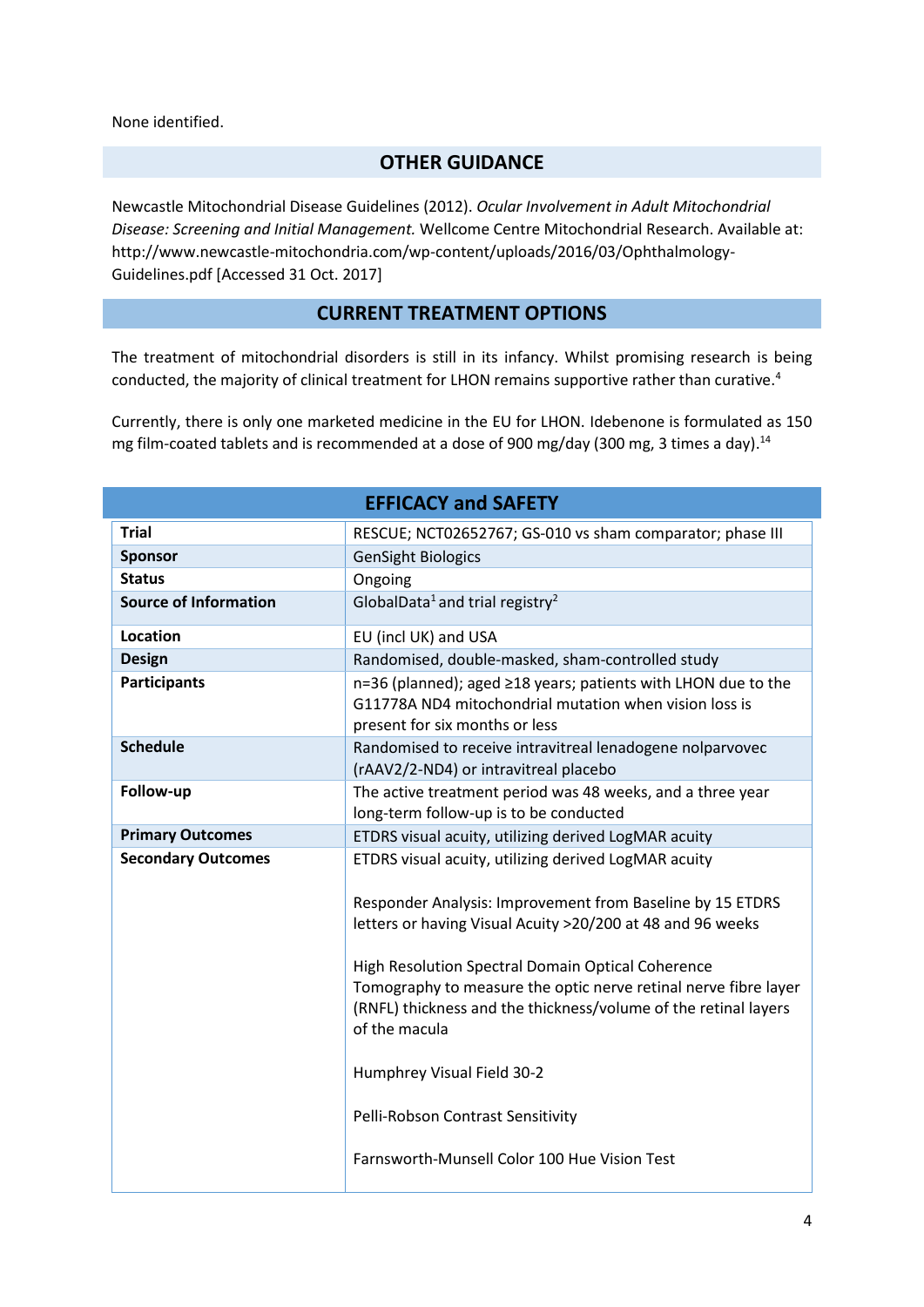|                                | Adverse Events and Serious Adverse Events        |  |
|--------------------------------|--------------------------------------------------|--|
|                                | Immune Responses                                 |  |
|                                | Blood Bio-dissemination of AAV2 Vector DNA       |  |
| <b>Key Results</b>             | -                                                |  |
| <b>Adverse effects (AEs)</b>   | ۰                                                |  |
| <b>Expected reporting date</b> | Study completion date reported as September 2019 |  |

| <b>Trial</b>                 | REVERSE; NCT02652780; GS-010 vs sham comparator; phase III                                                                                                                                                                                                                                                                                                                                                                                                                                                                                                                      |  |
|------------------------------|---------------------------------------------------------------------------------------------------------------------------------------------------------------------------------------------------------------------------------------------------------------------------------------------------------------------------------------------------------------------------------------------------------------------------------------------------------------------------------------------------------------------------------------------------------------------------------|--|
| <b>Sponsor</b>               | <b>GenSight Biologics</b>                                                                                                                                                                                                                                                                                                                                                                                                                                                                                                                                                       |  |
| <b>Status</b>                | Ongoing                                                                                                                                                                                                                                                                                                                                                                                                                                                                                                                                                                         |  |
| <b>Source of Information</b> | GlobalData <sup>1</sup> and trial registry <sup>3</sup>                                                                                                                                                                                                                                                                                                                                                                                                                                                                                                                         |  |
| <b>Location</b>              | EU (incl UK) and USA                                                                                                                                                                                                                                                                                                                                                                                                                                                                                                                                                            |  |
| <b>Design</b>                | Randomised, double-masked, sham-controlled study                                                                                                                                                                                                                                                                                                                                                                                                                                                                                                                                |  |
| <b>Participants</b>          | n=36 (planned); aged ≥18 years; patients with LHON due to the<br>G11778A ND4 mitochondrial mutation when vision loss is<br>present for six months up to one year                                                                                                                                                                                                                                                                                                                                                                                                                |  |
| <b>Schedule</b>              | Randomised to receive intravitreal lenadogene nolparvovec<br>(rAAV2/2-ND4) or intravitreal placebo                                                                                                                                                                                                                                                                                                                                                                                                                                                                              |  |
| Follow-up                    | The active treatment period was 48 weeks                                                                                                                                                                                                                                                                                                                                                                                                                                                                                                                                        |  |
| <b>Primary Outcomes</b>      | ETDRS visual acuity, utilizing derived LogMAR acuity                                                                                                                                                                                                                                                                                                                                                                                                                                                                                                                            |  |
| <b>Secondary Outcomes</b>    | ETDRS visual acuity, utilizing derived LogMAR acuity<br>Responder Analysis: Improvement from Baseline by 15 ETDRS<br>letters or having Visual Acuity >20/200 at 48 and 96 weeks<br>High Resolution Spectral Domain Optical Coherence<br>Tomography to measure the optic nerve retinal nerve fiber layer<br>(RNFL) thickness and the thickness/volume of the retinal layers<br>of the macula<br>Humphrey Visual Field 30-2<br>Pelli-Robson Contrast Sensitivity<br>Farnsworth-Munsell Color 100 Hue Vision Test<br>Adverse Events and Serious Adverse Events<br>Immune Responses |  |
|                              | Blood Bio-dissemination of AAV2 Vector DNA                                                                                                                                                                                                                                                                                                                                                                                                                                                                                                                                      |  |
| <b>Key Results</b>           |                                                                                                                                                                                                                                                                                                                                                                                                                                                                                                                                                                                 |  |
| <b>Adverse effects (AEs)</b> | $\overline{\phantom{a}}$                                                                                                                                                                                                                                                                                                                                                                                                                                                                                                                                                        |  |
|                              |                                                                                                                                                                                                                                                                                                                                                                                                                                                                                                                                                                                 |  |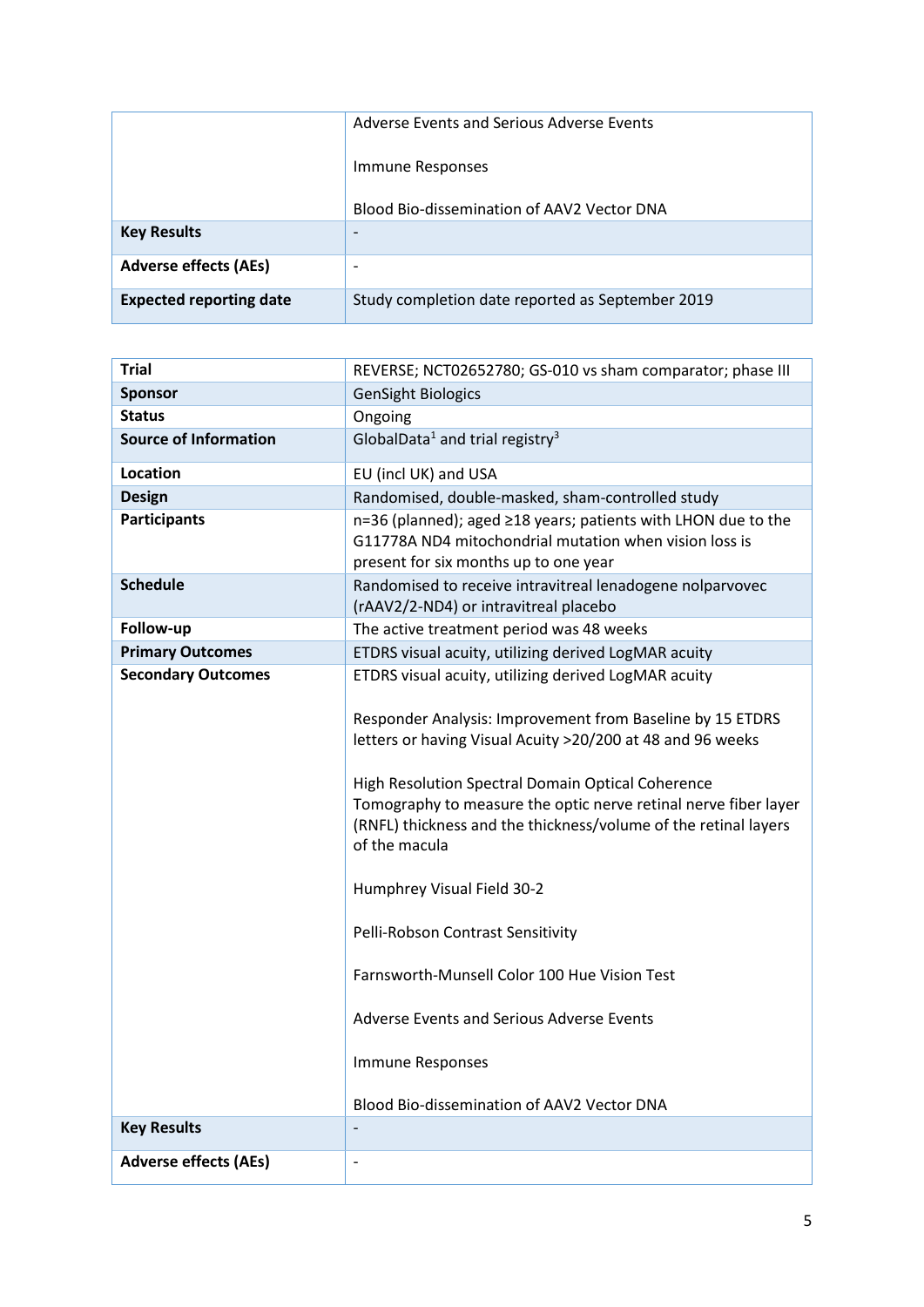I

# **ESTIMATED COST and IMPACT**

# **COST**

The cost of lenadogene nolparvovec is not yet known.

| <b>IMPACT - SPECULATIVE</b>                                                |                                            |  |  |  |
|----------------------------------------------------------------------------|--------------------------------------------|--|--|--|
| <b>IMPACT ON PATIENTS AND CARERS</b>                                       |                                            |  |  |  |
| Reduced mortality/increased length of<br>survival                          | $\boxtimes$ Reduced symptoms or disability |  |  |  |
| Other                                                                      | No impact identified                       |  |  |  |
| <b>IMPACT ON HEALTH and SOCIAL CARE SERVICES</b>                           |                                            |  |  |  |
| Increased use of existing services                                         | Decreased use of existing services         |  |  |  |
| Re-organisation of existing services<br>$\boxtimes$                        | Need for new services                      |  |  |  |
| Other: new staff training requirements<br>$\bowtie$                        | None identified                            |  |  |  |
| <b>IMPACT ON COSTS and OTHER RESOURCE USE</b>                              |                                            |  |  |  |
| Increased drug treatment costs<br>$\boxtimes$                              | Reduced drug treatment costs<br>$\perp$    |  |  |  |
| Other increase in costs: new specialist clinics<br>$\boxtimes$<br>required | Other reduction in costs<br>$\Box$         |  |  |  |
| Other                                                                      | None identified                            |  |  |  |
| <b>OTHER ISSUES</b>                                                        |                                            |  |  |  |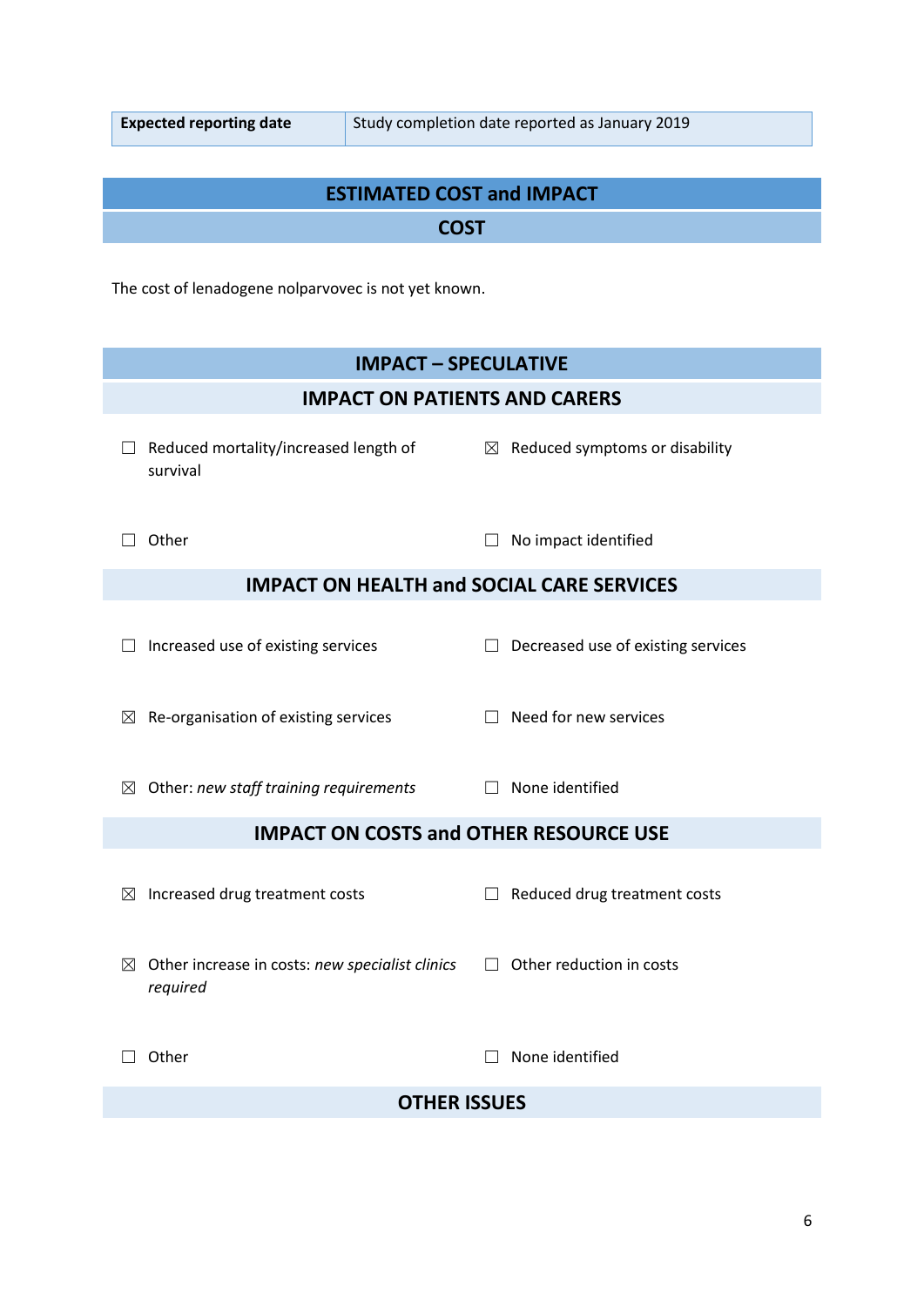- $\Box$  Clinical uncertainty or other research question identified
- $<sup>8</sup>$  None identified</sup>

#### **INFORMATION FROM**

No information was received from GenSight Biologics SA

GenSight Biologics SA did not enter information about this technology onto the *UK PharmaScan* database; the primary source of information for UK horizon scanning organisations on new medicines in development. As a result, the NIHR Innovation Observatory has had to obtain data from other sources. *UK PharmaScan* is an essential tool to support effective NHS forward planning; allowing more effective decision making and faster uptake of innovative new medicines for patients who could benefit. We urge pharmaceutical companies to use *UK PharmaScan* so that we can be assured of upto-date, accurate and comprehensive information on new medicines.

#### **REFERENCES**

<sup>1</sup>GlobalData. *GS-010*. Available from:

**.** 

<https://pharma.globaldata.com/ProductsView.aspx?id=Preview&ProductId=276496&ProductType=0,1> [Accessed 01 November 2017; Log-in required]

<sup>2</sup>ClinicalTrials.gov. *Efficacy Study of GS010 for the Treatment of Vision Loss up to 6 Months From Onset in LHON Due to the ND4 Mutation (RESCUE).* Available from: <https://clinicaltrials.gov/ct2/show/NCT02652767> [Accessed 01 November 2017]

<sup>3</sup>ClinicalTrials.gov. *Efficacy Study of GS010 for Treatment of Vision Loss From 7 Months to 1 Year From Onset in LHON Due to the ND4 Mutation (REVERSE).* Available from: <https://clinicaltrials.gov/ct2/show/NCT02652780> [Accessed 01 November 2017]

<sup>4</sup>Carelli V, Ross-Cisneros FN, Sadun AA. Mitochondrial dysfunction as a cause of optic neuropathies. *Progress in retinal and eye research*. 2004 Jan 31;23(1):53-89.

<sup>5</sup>Meyerson C, Van Stavern G, McClelland C. Leber hereditary optic neuropathy: current perspectives. *Clinical ophthalmology.* 2015;9:1165.

<sup>6</sup>Orphanet. *Leber's hereditary optic neuropathy.* Available from: [http://www.orpha.net/consor/cgi-](http://www.orpha.net/consor/cgi-bin/Disease_Search.php?lng=EN&data_id=167&Disease_Disease_Search_diseaseGroup=leber&Disease_Disease_Search_diseaseType=Pat&Disease(s)/group%20of%20diseases=Leber-hereditary-optic-neuropathy&title=Leber-hereditary-optic-neuropathy&search=Disease_Search_Simple)

[bin/Disease\\_Search.php?lng=EN&data\\_id=167&Disease\\_Disease\\_Search\\_diseaseGroup=leber&Disease\\_Diseas](http://www.orpha.net/consor/cgi-bin/Disease_Search.php?lng=EN&data_id=167&Disease_Disease_Search_diseaseGroup=leber&Disease_Disease_Search_diseaseType=Pat&Disease(s)/group%20of%20diseases=Leber-hereditary-optic-neuropathy&title=Leber-hereditary-optic-neuropathy&search=Disease_Search_Simple) [e\\_Search\\_diseaseType=Pat&Disease\(s\)/group%20of%20diseases=Leber-hereditary-optic-](http://www.orpha.net/consor/cgi-bin/Disease_Search.php?lng=EN&data_id=167&Disease_Disease_Search_diseaseGroup=leber&Disease_Disease_Search_diseaseType=Pat&Disease(s)/group%20of%20diseases=Leber-hereditary-optic-neuropathy&title=Leber-hereditary-optic-neuropathy&search=Disease_Search_Simple)

[neuropathy&title=Leber-hereditary-optic-neuropathy&search=Disease\\_Search\\_Simple](http://www.orpha.net/consor/cgi-bin/Disease_Search.php?lng=EN&data_id=167&Disease_Disease_Search_diseaseGroup=leber&Disease_Disease_Search_diseaseType=Pat&Disease(s)/group%20of%20diseases=Leber-hereditary-optic-neuropathy&title=Leber-hereditary-optic-neuropathy&search=Disease_Search_Simple) [Accessed 01 November 2017]

7 LHON Society. *Leber's hereditary optic neuropathy*. <http://www.lhonsociety.org/about-lhon/> [Accessed 01 November 2017]

<sup>8</sup>European Medicines Agency. *Adeno-associated viral vector containing the human NADH dehydrogenase 4 gene for the treatment of Leber's hereditary optic.* Available from:

[http://www.ema.europa.eu/docs/en\\_GB/document\\_library/Orphan\\_designation/2011/05/WC500106744.pdf](http://www.ema.europa.eu/docs/en_GB/document_library/Orphan_designation/2011/05/WC500106744.pdf) [Accessed 01 November 2017]

<sup>9</sup>Wai-Man Y, Chinnery PF. Leber Hereditary Optic Neuropathy. In: Adam MP et al. (eds.) *Gene Reviews.*  University of Washington, Seattle; 2016.

<sup>10</sup>McFarland R, Chinnery PF, Blakely EL, Schaefer AM, Morris AA, Foster SM, Tuppen HA, Ramesh V, Dorman PJ, Turnbull DM, Taylor RW. Homoplasmy, heteroplasmy, and mitochondrial dystonia. *Neurology*. 2007 Aug 28;69(9):911-6.

<sup>11</sup>Martikainen MH, Ng YS, Gorman GS, Alston CL, Blakely EL, Schaefer AM, Chinnery PF, Burn DJ, Taylor RW, McFarland R, Turnbull DM. Clinical, genetic, and radiological features of extrapyramidal movement disorders in mitochondrial disease. *JAMA neurology*. 2016 Jun 1;73(6):668-74.

<sup>12</sup>Gorman GS, Schaefer AM, Ng Y, Gomez N, Blakely EL, Alston CL, Feeney C, Horvath R, Yu-Wai-Man P, Chinnery PF, Taylor RW. Prevalence of nuclear and mitochondrial DNA mutations related to adult mitochondrial disease. *Annals of neurology*. 2015 May 1;77(5):753-9.